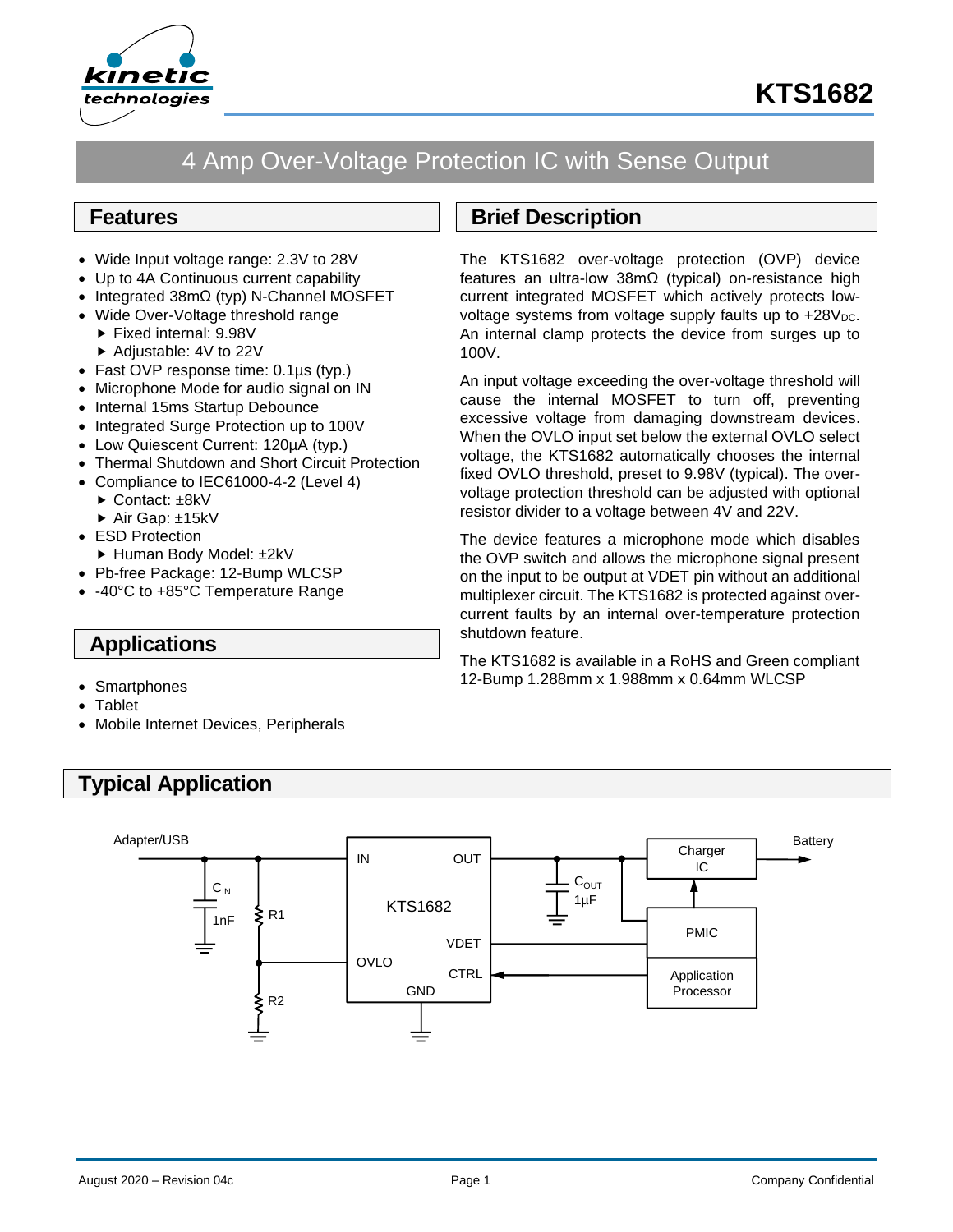

# **Pin Descriptions**

| Pin#           | <b>Name</b> | <b>Function</b>                                                                                |
|----------------|-------------|------------------------------------------------------------------------------------------------|
| A <sub>1</sub> | <b>CTRL</b> | OUT power path is Enabled when CTRL is logic Low. Microphone Mode is Enabled when logic        |
|                |             | High is applied. When $IN < CTRL$ , the CTRL pin is the supply for $V_{DET}$ MOSFET gate bias. |
|                | <b>OUT</b>  | Output of internal main high-current power switch. Connect OUT pins together in the PCB for    |
| A2, A3, B2     |             | proper operation.                                                                              |
| A4, B4, C4     | GND         | Ground. Connect GND pins together in the PCB for proper operation.                             |
| <b>B1</b>      | <b>VDET</b> | Output from IN pin, with internal protection clamp. V <sub>DET</sub> can source 1mA.           |
| B3, C2, C3     | IN          | Voltage Input. Connect IN pins together in the PCB for proper operation.                       |
|                |             | External OVLO Adjustment. Connect OVLO to GND when using the internal fixed threshold.         |
| C <sub>1</sub> | <b>OVLO</b> | Connect a resistor-divider to OVLO to set the adjustable OVLO threshold. The optional external |
|                |             | resistor divider is unrelated to the internal threshold.                                       |

### **WLCSP-12**



#### 12-Bump 1.288mm x 1.988mm x 0.64mm WLCSP Package

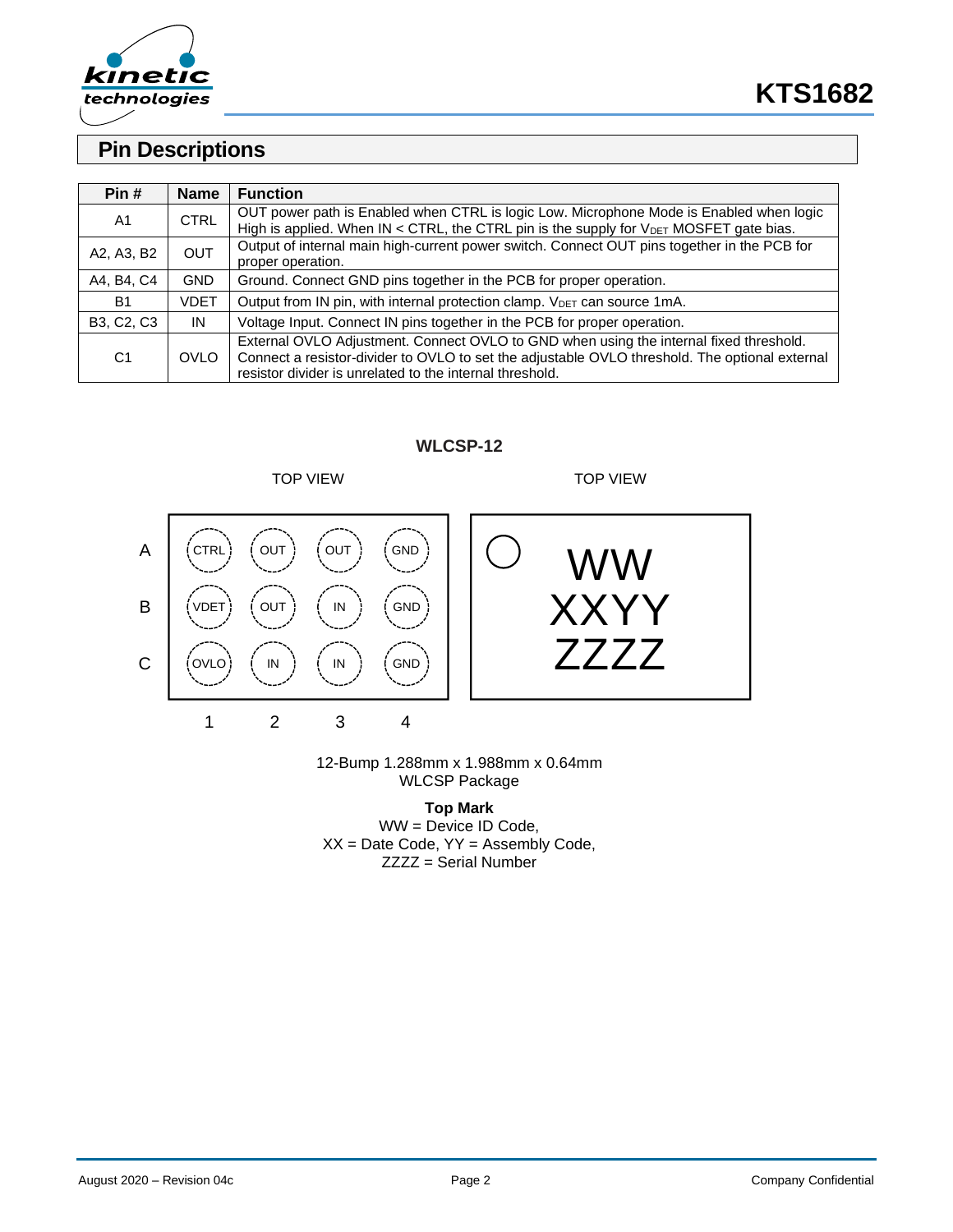

# **Absolute Maximum Ratings<sup>1</sup>**

| <b>Description</b><br><b>Symbol</b>                       |                                    | Value        | <b>Units</b> |
|-----------------------------------------------------------|------------------------------------|--------------|--------------|
| IN <sup>2</sup> , OUT                                     | Input, output Voltages             |              |              |
| OVLO, VDET                                                | OVLO, VDET Pins                    |              |              |
| <b>CTRL</b>                                               | Control Pin                        |              |              |
| IN, OUT Current                                           | <b>Continuous Current</b>          | 4.5          | A            |
|                                                           | Peak Current (10msec)              | 8.0          | A            |
| Tu                                                        | <b>Operating Temperature Range</b> |              | $^{\circ}C$  |
| Storage Temperature Range<br>$\mathsf T_{\mathsf s}$      |                                    | $-65$ to 150 | $^{\circ}C$  |
| Maximum Soldering Temperature (at leads, 10 sec)<br>TLEAD |                                    | 260          | °C           |

### $(T_A = 25^{\circ}C$  unless otherwise noted)

### **Thermal Capabilities**

| <b>Symbol</b>       | <b>Description</b>                                    | Value   | <b>Units</b>       |  |
|---------------------|-------------------------------------------------------|---------|--------------------|--|
| $\theta$ JA         | Thermal Resistance – Junction to Ambient <sup>3</sup> | 73      | $\rm ^{\circ}$ C/W |  |
| Pn.                 | Maximum Power Dissipation at $T_A \leq 25^{\circ}C$   | 1.09    | W                  |  |
| ΔΡ <sub>η</sub> /ΔΤ | Derating Factor Above $T_A = 25^{\circ}C$             | $-13.7$ | $mW$ /°C           |  |

# **Recommended Operating Range**

| <b>Description</b>  | Value       |
|---------------------|-------------|
| Input Voltage Range | 2.3V to 28V |

# **Ordering Information**

| <b>Part Number</b> | <b>Marking</b>          | <b>OVLO Threshold</b> | <b>Operating</b><br><b>Temperature</b> | Package  |
|--------------------|-------------------------|-----------------------|----------------------------------------|----------|
| KTS1682EAY-TR      | HJXXYYZZZZ <sup>4</sup> | 9.98V                 | -40 $^{\circ}$ C to +85 $^{\circ}$ C   | WLCSP-12 |

<sup>1.</sup> Stresses above those listed in Absolute Maximum Ratings may cause permanent damage to the device. Functional operation at conditions other than the operating conditions specified is not implied. Only one Absolute Maximum rating should be applied at any one time.

<sup>2.</sup> Survives burst pulse up to 100V with 2Ω series resistance.

<sup>3.</sup> Junction to Ambient thermal resistance is highly dependent on PCB layout. Values are based on thermal properties of the device when soldered to an EV board. Package thermal resistances were obtained using the method described in JEDEC specification JESD51-7, using a four-layer board.

<sup>4.</sup> XX = Date Code, YY = Assembly Code, ZZZZ = Serial Number.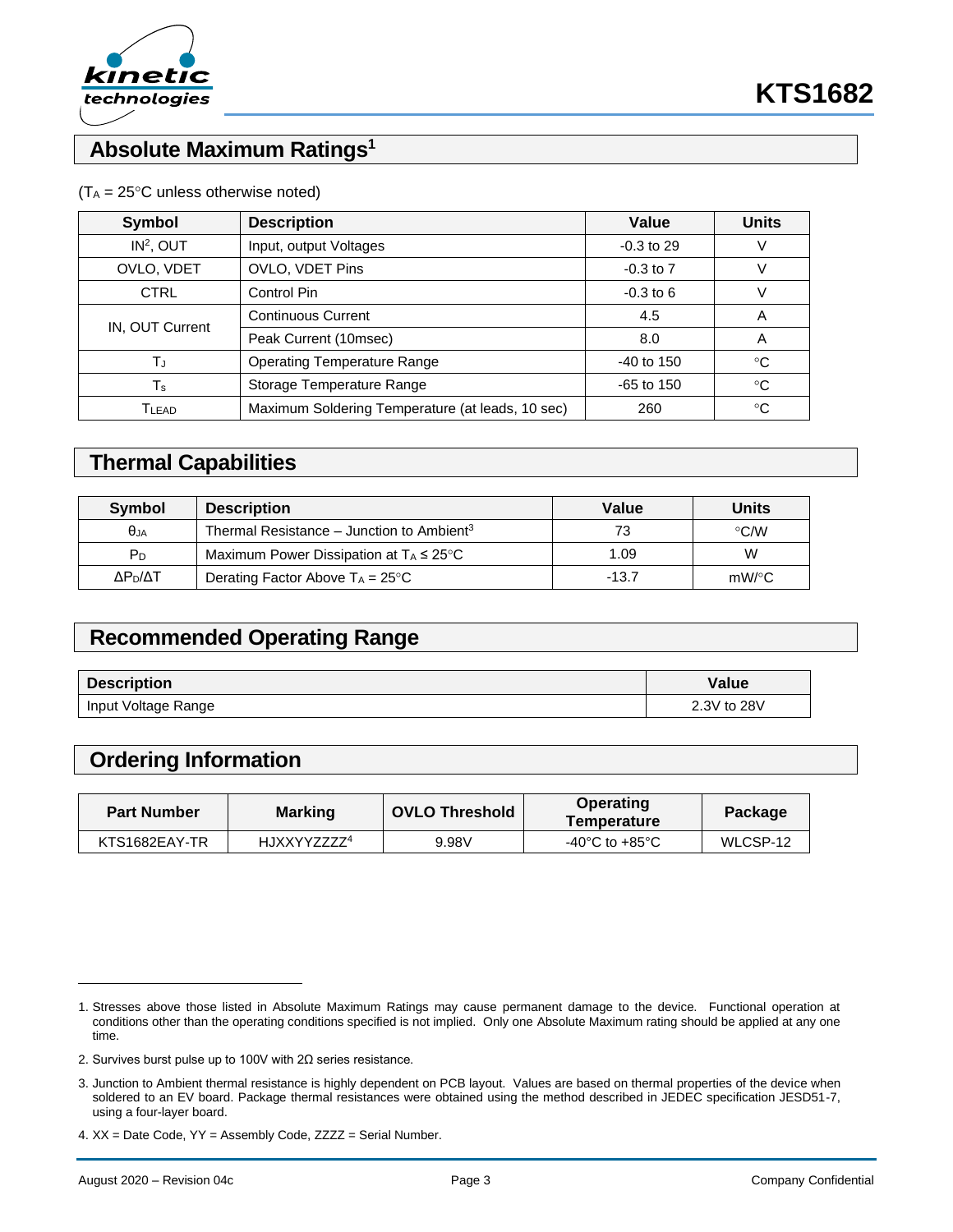

# **Electrical Characteristics<sup>5</sup>**

V<sub>IN</sub> = +2.3V to +28V and C<sub>IN</sub> = 1.0nF. Unless otherwise noted, the *Min* and *Max* specs are applied over the full operation temperature range of -40°C to +85°C, while *Typ* values are specified at room temperature (25°C).  $V_{IN} = 5V$ ,  $I_{IN} \leq 3A$ .

| Symbol                       | <b>Description</b>                    | <b>Conditions</b>                                             | Min            | <b>Typ</b>     | <b>Max</b> | <b>Units</b> |
|------------------------------|---------------------------------------|---------------------------------------------------------------|----------------|----------------|------------|--------------|
|                              | Charging Mode (VCTRL = $0V$ )         |                                                               |                |                |            |              |
| <b>V<sub>IN</sub></b>        | Input Voltage Range                   |                                                               | 2.3            |                | 28         | $\vee$       |
| VIN_CLAMP                    | Input Clamp Voltage                   | $I_{IN} = 10mA$ , $T_A = +25°C$                               |                | 32             |            | $\vee$       |
| I <sub>IN</sub>              | Input Supply Current                  | $V_{IN} = 5V$ , $V_{IN} < V_{OVLO}$                           |                | 90             | 200        | μA           |
| <b>OVP</b>                   |                                       |                                                               |                |                |            |              |
| VIN_OVLO                     | Internal Overvoltage Trip Level       | $V_{IN}$ rising, $T_A = +25$ °C                               | 9.90           | 9.98           | 10.30      | $\vee$       |
| VIN_OVLO_HYS                 | <b>OVLO Hysteresis</b>                | $V_{IN}$ falling, $T_A = 25^{\circ}C$                         |                | 0.4            |            | V            |
| VOVLO TH                     | <b>OVLO Set Threshold</b>             |                                                               | 1.19           | 1.21           | 1.23       | $\vee$       |
| VOVLO EXT                    | Adjustable OVLO Select Threshold      |                                                               | $\overline{4}$ |                | 22         | $\vee$       |
| VOVLO SEL                    | External OVLO Set Threshold range     |                                                               | 0.2            |                | 0.3        | $\vee$       |
| RON                          | <b>OVLO Switch On-Resistance</b>      | $V_{IN} = 5V$ , $I_{OUT} = 1A$ , $T_A = +25°C$                |                | 38             | 53         | $m\Omega$    |
| <b>IOUT_LEAK</b>             | <b>OUT Leakage Current</b>            | $V_{IN}$ = $V_{IN}$ ovlo, $V_{OUT}$ = 5V                      |                | 8              | 12         | μA           |
| lovLo                        | OVLO Input Leakage Current            | $V$ OVLO = $V$ OVLO TH                                        | $-100$         |                | 100        | nA           |
| <b>CTRL</b>                  |                                       |                                                               |                |                |            |              |
| VCTRL H                      | CTRL logic high threshold             |                                                               | 1.4            |                |            | $\vee$       |
| VCTRL L                      | CTRL logic low threshold              |                                                               |                |                | 0.4        | $\vee$       |
| <b>VDET</b>                  |                                       |                                                               |                |                |            |              |
| RVDET                        | <b>VDET Switch On-Resistance</b>      | $V_{IN} = 4V$ , $V_{CTRL} = 0V$ , $I_{VDET} = 1mA$            |                | 40             | 75         | Ω            |
| VVDET_OUT                    | <b>VDET Clamp Voltage</b>             | $V_{IN} = 20V$ , $V_{CTRL} = 0V$                              | 4.5            | 5.0            | 5.5        | $\vee$       |
| <b>IVDET LIM</b>             | <b>VDET Current Limit</b>             |                                                               |                | 30             |            | mA           |
|                              | Microphone Mode (VCTRL = 3V)          |                                                               |                |                |            |              |
| <b>VDET</b>                  | <b>VDET Input Current</b>             | IN unconnected, $V_{\text{CTRL}} = 3V$ , $V\text{DET} = 2.5V$ |                | $\,6$          | 28         | μA           |
| <b>V</b> <sub>VBUS</sub> MIC | Microphone Mode VDET<br>Clamp Voltage | $V_{IN}$ = 20V, $V_{CTRL}$ = 3V, VDET loaded by<br>$1M\Omega$ |                | 5.0            |            | $\vee$       |
| R <sub>MIC</sub>             | Microphone Mode VDET<br>On-Resistance | $I_{IN}$ = 1 mA, $V_{CTRL}$ = 3V, $V_{IN}$ = 0V or 2.5V       |                |                | 120        | Ω            |
| ICTRL H                      | <b>CTRL Input High Current</b>        | IN unconnected, V <sub>CTRL</sub> = 3V, VDET = 2.5V           |                | $\overline{c}$ | 4          | μA           |
| ICTRL L                      | <b>CTRL Input Low Current</b>         | $V_{\text{CTRL}} = 0V$                                        | $-1$           | 0              | 1          | μA           |

<sup>5.</sup> All specifications are 100% production tested at  $T_A = +25^{\circ}C$ , unless otherwise noted. Specifications are over -40°C to +85°C and are guaranteed by design.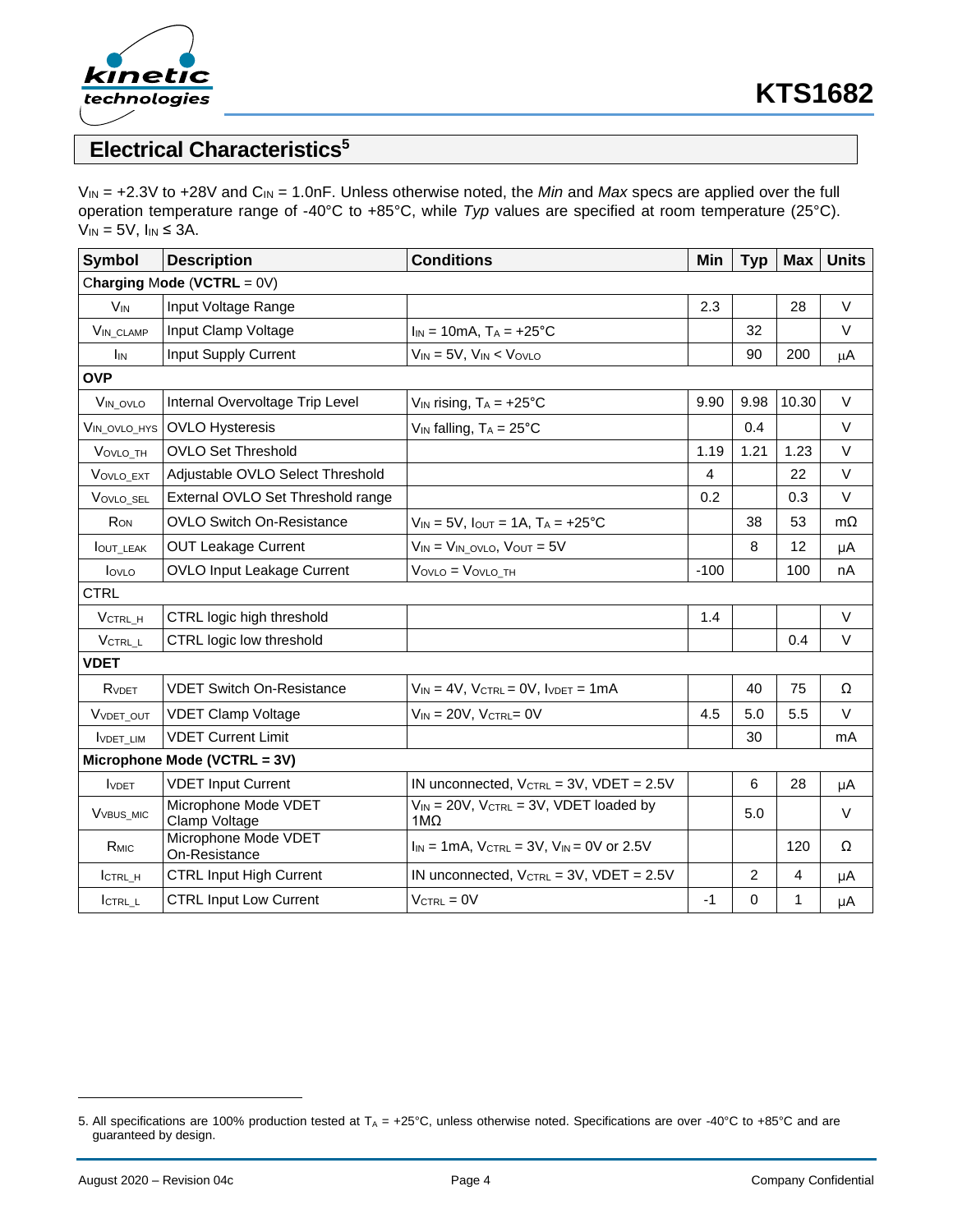

# **Electrical Characteristics<sup>6</sup> (continued)**

V<sub>IN</sub> = +2.3V to +28V and C<sub>IN</sub> = 1.0nF. Unless otherwise noted, the *Min* and *Max* specs are applied over the full operation temperature range of –40˚C to +85°C, while *Typ* values are specified at room temperature (25C).  $V_{IN} = 5V$ ,  $I_{IN} \leq 3A$ .

| <b>Symbol</b>                            | <b>Description</b>                      | <b>Conditions</b>                                                                        | Min | <b>Typ</b> | <b>Max</b> | <b>Units</b> |  |
|------------------------------------------|-----------------------------------------|------------------------------------------------------------------------------------------|-----|------------|------------|--------------|--|
| <b>Timing Characteristics (Figure-1)</b> |                                         |                                                                                          |     |            |            |              |  |
| <b>t</b> <sub>DEB</sub>                  | Debounce Time                           | Time from $2.1V < V_{IN} < V_{IN}$ ovlo to<br>$V_{\text{OUT}} = 10\%$ of $V_{\text{IN}}$ |     | 15         |            | ms           |  |
| ton                                      | Ramp Time                               | $V_{\text{OUT}}$ = 10% of $V_{\text{IN}}$ to 90% of $V_{\text{IN}}$                      |     | 2          |            | ms           |  |
| toff RES                                 | Switch Turn-Off Response Time           | $V_{IN}$ > $V_{OVLO}$ to $V_{OUT}$ stop rising                                           |     | 100        |            | ns           |  |
| <b>Thermal Protection</b>                |                                         |                                                                                          |     |            |            |              |  |
| <b>T</b> <sub>SHDN</sub>                 | IC junction thermal shutdown threshold  |                                                                                          |     | 130        |            | $^{\circ}C$  |  |
| <b>T</b> HYST                            | IC junction thermal shutdown hysteresis |                                                                                          |     | 20         |            | $^{\circ}C$  |  |
| <b>ESD Protection</b>                    |                                         |                                                                                          |     |            |            |              |  |
| <b>VESD</b>                              | Human Body Model (HBM) Model = 2        | IN pin                                                                                   |     | ±15        |            | kV           |  |
|                                          | IEC 61000-4-2 Contact Discharge         | IN pin                                                                                   |     | $\pm 8$    |            | kV           |  |
|                                          | IEC 61000-4-2 Air-Gap Discharge         | IN pin                                                                                   |     | ±15        |            | kV           |  |
| All Pins                                 | Human Body Model (HBM) Model = $2$      |                                                                                          |     | ±2         |            | kV           |  |

<sup>6.</sup> All specifications are 100% production tested at  $T_A = +25^{\circ}C$ , unless otherwise noted. Specifications are over -40°C to +85°C and are guaranteed by design.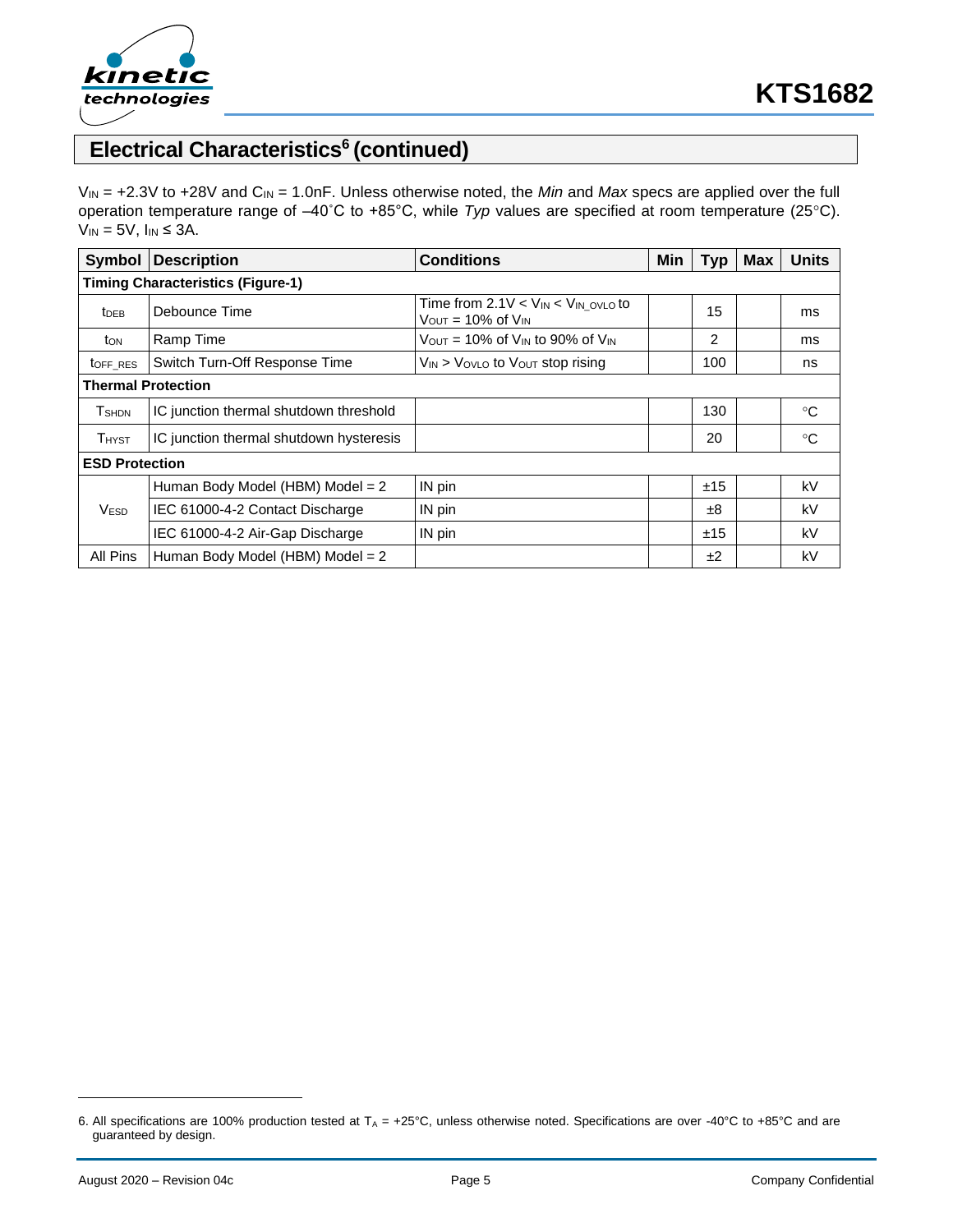



\* NOTE: WAVEFORMS ARE NOT TO SCALE

**Figure 1. Timing Diagram**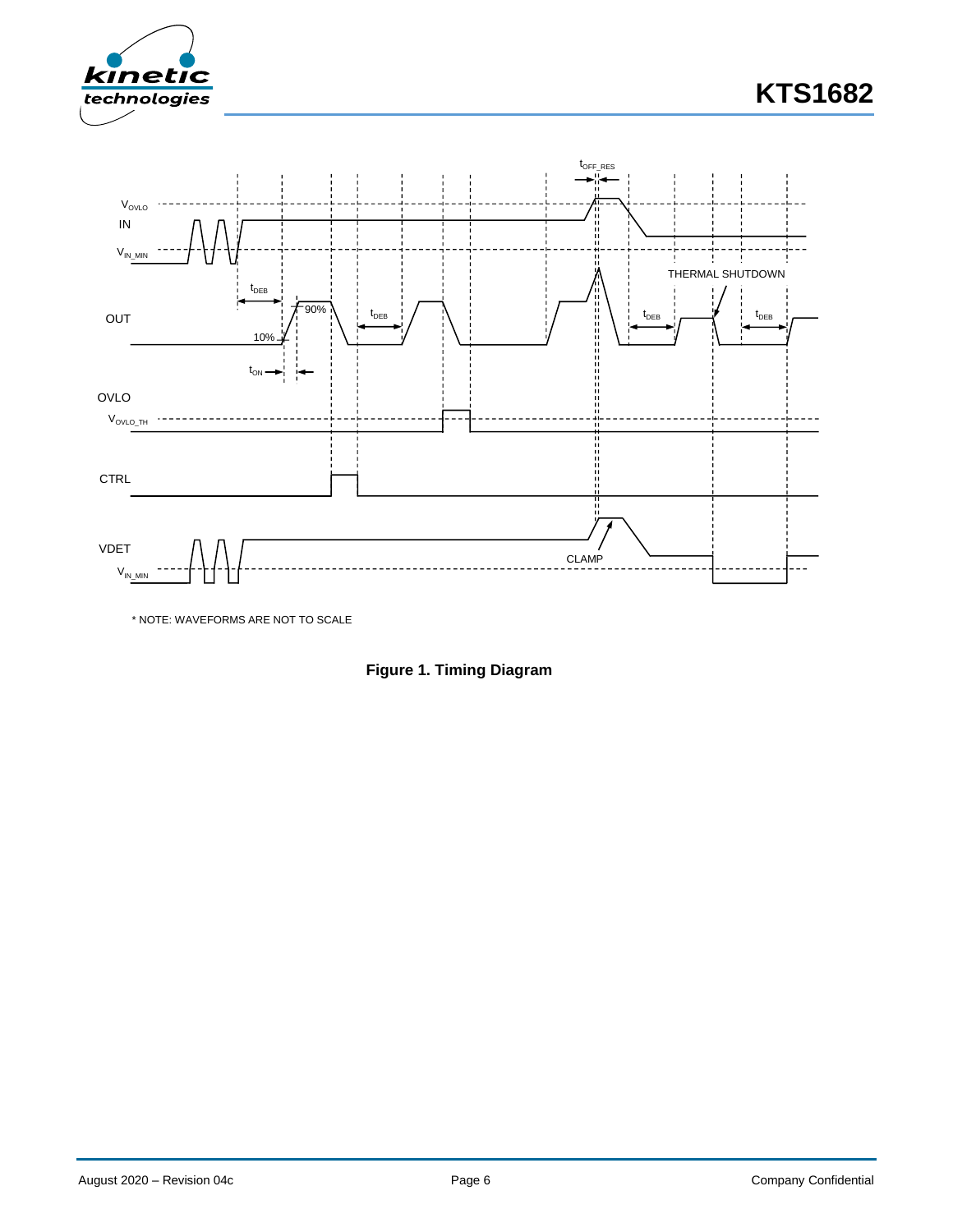

# **Typical Characteristics**



Input Supply Current vs. Input Voltage (no load) Normalized Debounce Time vs. Temperature









Normalized Fixed OVLO vs. Temperature (OVLO pin GND) Normalized Adjustable OVLO Threshold vs. Temperature



 $V_{IN} = 5V$ ,  $C_{IN} = 0.1 \mu F$ ,  $C_{OUT} = 1 \mu F$ , OVLO pin = GND, CTRL = GND, Temp = 25°C unless otherwise specified.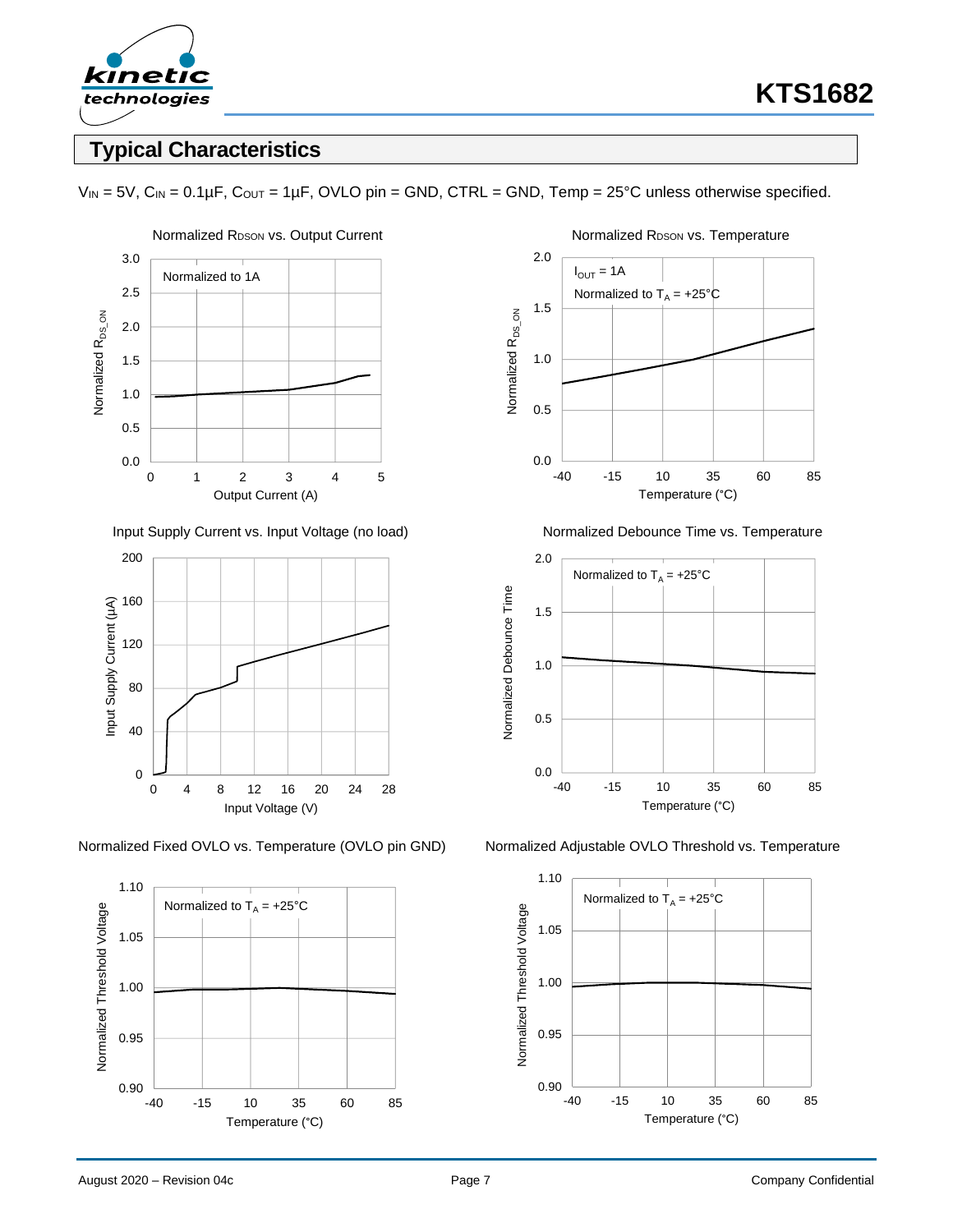

# **Typical Characteristics (continued)**



 $V_{IN} = 5V$ ,  $C_{IN} = 0.1 \mu F$ ,  $C_{OUT} = 1 \mu F$ , OVLO pin = GND, CTRL = GND, Temp = 25°C unless otherwise specified.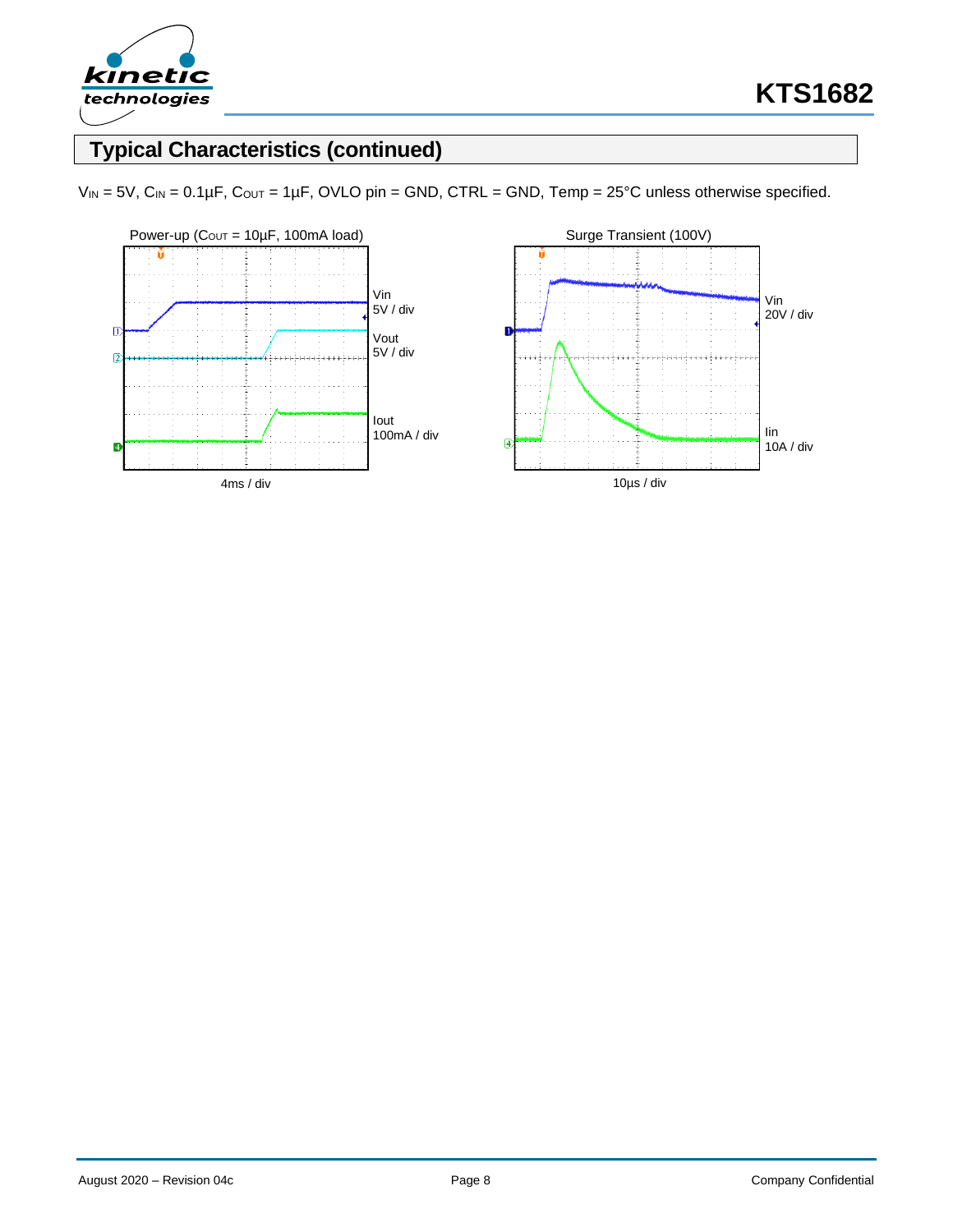

## **Functional Block Diagram**



### **Functional Description**

The KTS1682 is inserted between the power supply or charger source and the load to be protected. The overvoltage protection (OVP) switch features an ultra-low 38mΩ (typical) on-resistance MOSFET and protects low-voltage systems against voltage faults up to +28V<sub>DC</sub>. An internal clamp also protects the device from input surge transients up to 100V. If the input IN pin voltage exceeds the overvoltage threshold, the internal MOSFET is turned off to prevent damage to any downstream components connected to the output. A 15ms debounce time built into the device delays the internal MOSFET turn on time.

The overvoltage protection threshold can be externally programmed with an optional resistor divider to set a threshold between 4V and 22V. With the OVLO input pin tied to GND (or below the external OVLO select voltage), the KTS1682 automatically selects the internal OVLO threshold. The internal overvoltage threshold  $(V_{IN\,OVLO})$  is preset to 9.98V typical.

KTS1682 also features a microphone mode which turns off the main power switch allowing the microphone signal from IN pin to be output at VDET pin without an additional multiplexer circuit.

### **Device Operation**

During normal operation, with CTRL input low, once IN voltage is present, the main power switch connecting IN and OUT turns on after a 15ms debounce delay (see Functional Diagram). After the debounce delay, a soft-start limits the inrush current for 2ms (typical), during that time OUT voltage ramps up to IN voltage.

The main power switch turns off, OUT disconnected from IN, if one of the following fault condition becomes true. The fault conditions are:

- Overvoltage protection mode (OVP) when either  $V_{IN} > V_{IN}$  ovlo or OVLO pin voltage Vovlo > Vovlo TH (if a resistor divider is used to program OVLO).
- Undervoltage lockout when VIN below the normal operating range.
- Thermal shutdown.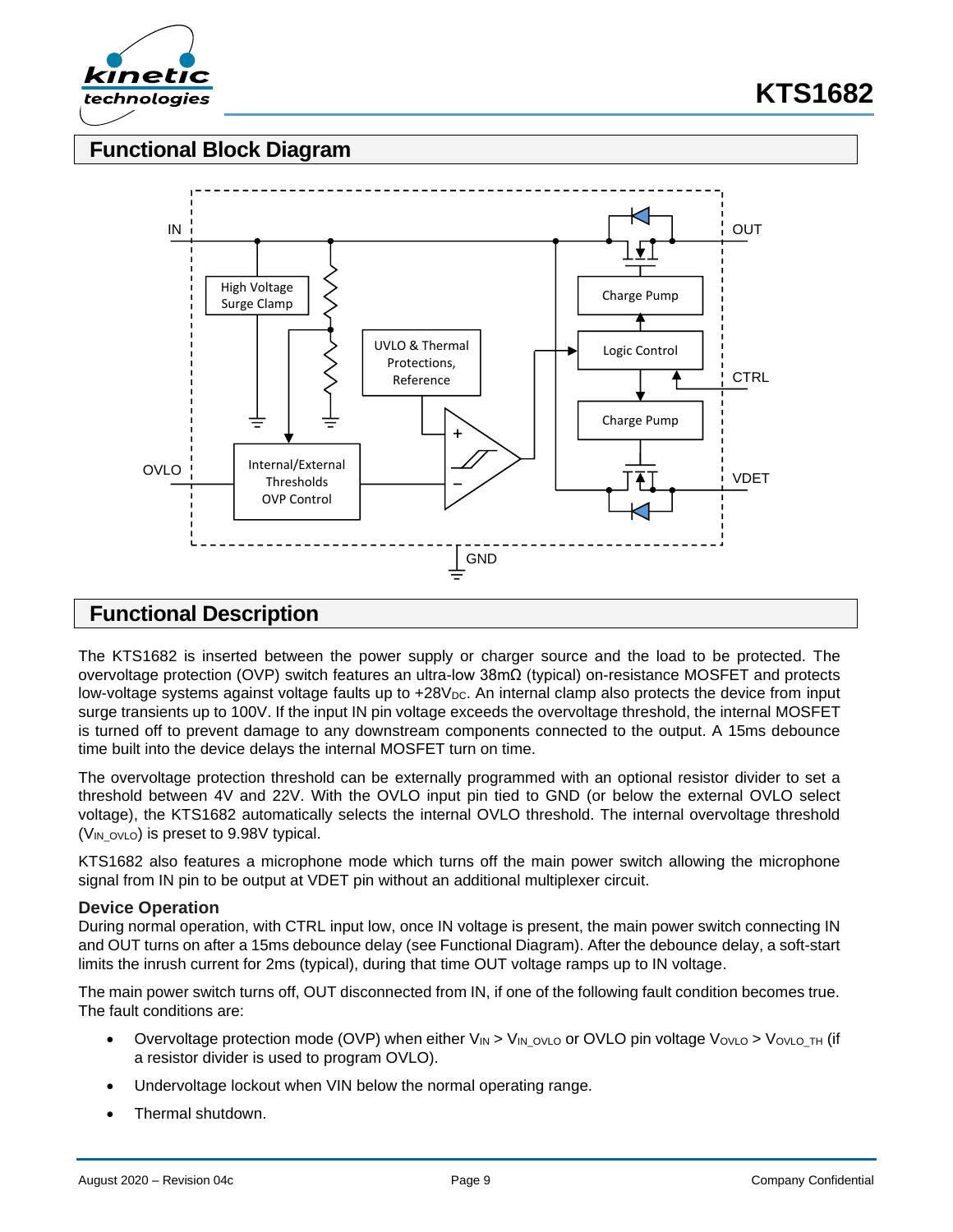

### **Internal Main MOSFET Switch**

In normal operating mode (main power switch turned on), the CTRL input must be set to the logic low state (CTRL = GND). The KTS1682 integrates an N-Channel power MOSFET with ultra-low 38mΩ (typical) onresistance between IN and OUT. The MOSFET is internally driven by an internal charge pump supply rail that generates the gate voltage (VGS) greater than IN.

### **Overvoltage Lockout (OVLO)**

The KTS1682 has a 9.98V (typical) overvoltage threshold. If the IN input voltage is above this threshold, the internal MOSFET is turned off and OUT is disconnected from IN.

#### **Protected Bus Voltage**

The KTS1682 passes a protected VIN voltage through to VDET. The VDET pin can provide up to 1mA of DC current. VDET contains an internal 5.0V clamp to protect devices connected to VDET, while still allowing the devices to operate from the VDET voltage. The voltage at VDET is not present while the KTS1682 is in thermal shutdown or IN is lower than the input operating range.

#### **Microphone Mode**

The KTS1682 features a microphone mode which turns off the internal main MOSFET and allows a microphone signal at IN to pass through to the VDET pin. This enables the user to select the path of IN without an additional multiplexer circuit. The CTRL input recommended voltage is 3V or higher in order to put the device in microphone mode.

### **Thermal-Shutdown Protection**

Both the internal main MOSFET and VDET switches are turned off when the junction temperature exceeds +130 $^{\circ}$ C (typ). The device exits thermal shutdown after the junction temperature cools by +20 $^{\circ}$ C (typ).

### **Application Information**

#### **Input Capacitor**

For most applications, connect a 1nF ceramic capacitor as close as possible to the device from IN to GND. During surge voltage transients, the internal input clamp keeps the input IN pin voltage below 40V, so 50V rated capacitors are ideal for most OVP applications.

#### **OUT Output Capacitor**

The internal soft-start function allows the KTS1682 to charge an output capacitor up to 100μF without turning off due to overcurrent.

### **External OVLO Adjustment Functionality**

If the OVLO pin is connected to ground, KTS1682 uses the factory programmed OVLO value for its internal OVLO comparator.

If an external resistor-divider is connected to OVLO and VovLo exceeds the OVLO select voltage, VovLo\_SELECT, the internal OVLO comparator reads the IN fraction fixed by the external resistor divider. Starting with R1 = 1M $\Omega$ to minimize current consumption, R2 can be calculated from the following formula:

$$
V_{OVLO\_EXT} = V_{OVLO\_THRESH} \times (1 + \frac{R_1}{R_2})
$$

This external resistor-divider is separate from the internal resistor-divider circuit. An external resistor-divider could slow the OVLO response time, affecting the surge protection. An RC divider can be used to improve response speed. The capacitor can be calculated as follows:

$$
C_1 > 5 \times t_R \times \left[ \frac{R_1 + R_2}{R_1 R_2} \right]
$$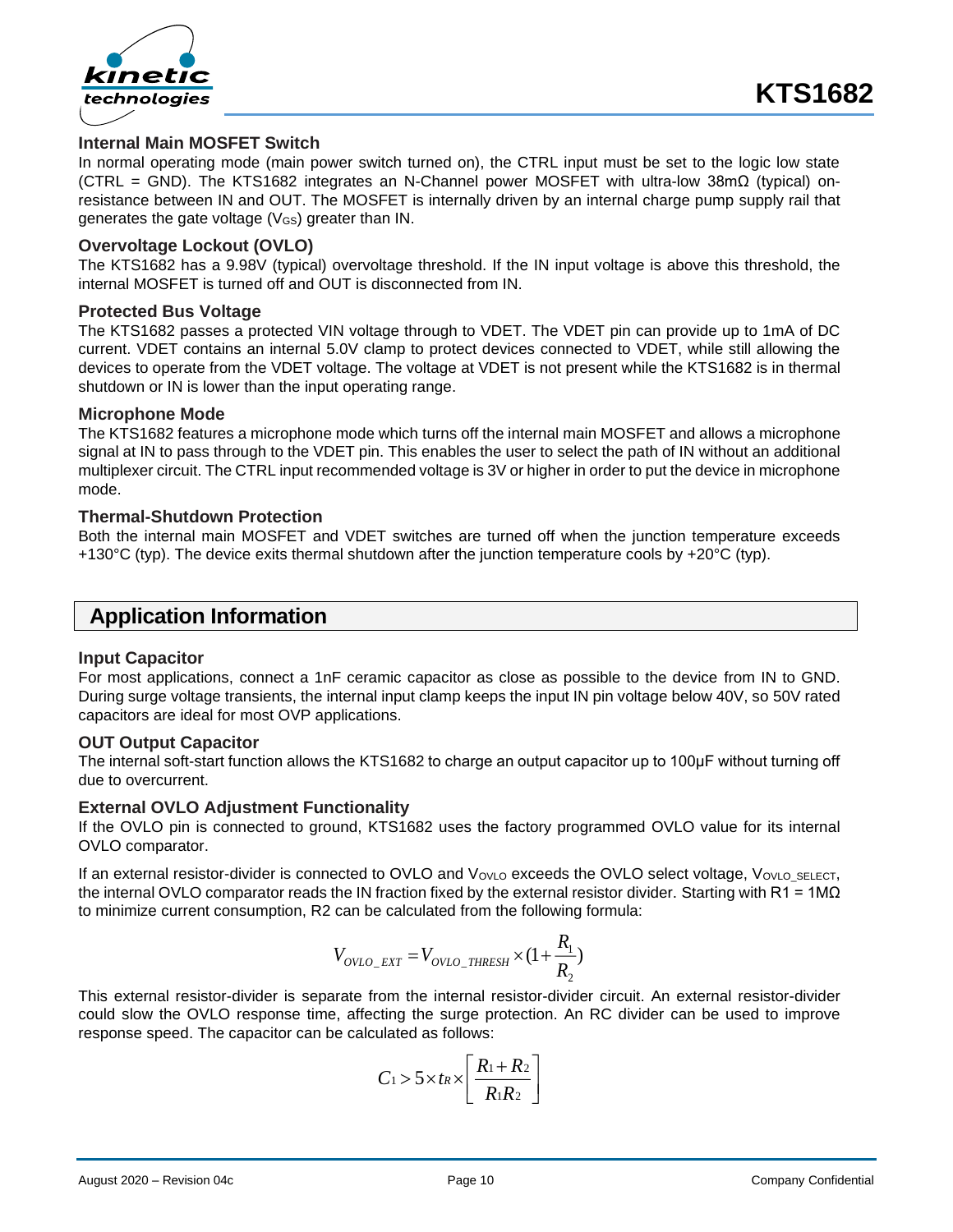

Where t<sub>R</sub> is the rise time of the worst-case transient at IN pin (measured from the start of rising edge to the point where IN reaches VIN\_OVLO). See Figure 2.



**Figure 2. External OVLO Set Circuit**

### **USB On-The-GO (OTG) Operation**

When used in an OTG application the KTS1681 can provide power from OUT to IN regardless of the condition of the CTRL pin.

When the CTRL pin is LOW (power switch automatically enabled), initially, the OTG voltage applied at OUT will forward bias the power switch bulk diode and present a voltage drop of approximately 0.7V between OUT and IN. The maximum current in this mode is limited by the thermal performance of the device and at an ambient temperature of 25<sup>o</sup>C

$$
I_{MAX} = \frac{1.09W}{0.7V} = 1.56A
$$

This is purely a transitionary condition as once the voltage at IN exceeds 2.1V and the debounce time of 15ms has elapsed, the main power switch will turn fully ON, significantly reducing the voltage drop from OUT to IN.

When the CTRL is HIGH (power switch is OFF), the OTG voltage applied at OUT will also forward bias the power switch bulk diode, but as the switch will not turn ON unless CTRL is pulled LOW, the high forward voltage drop of 0.7V and consequent high power dissipation will remain. For this reason, it is highly recommended to pull CTRL LOW in all OTG applications.

Please note in OTG mode, under no circumstance should any load, or any voltage be connected to VDET.